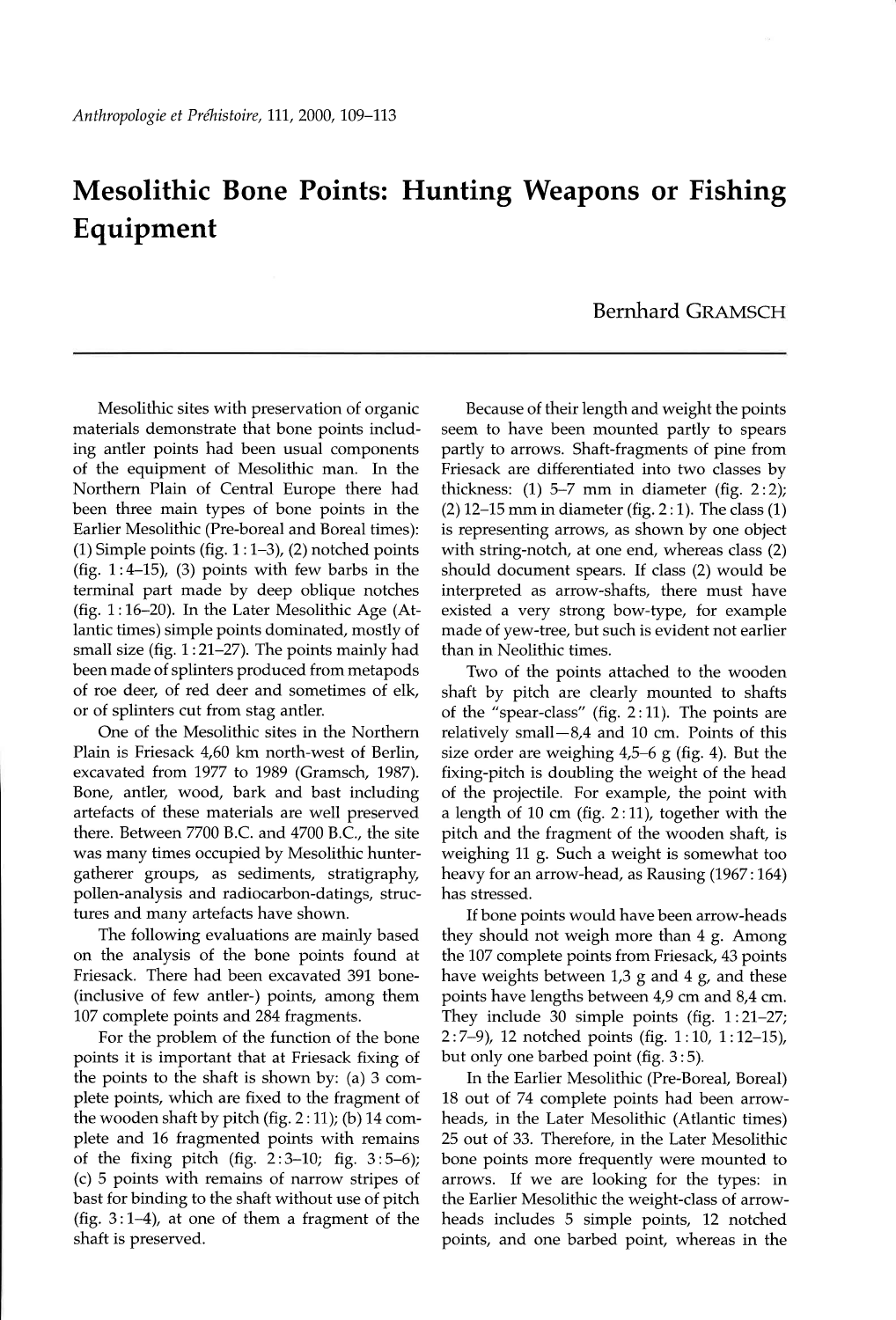

Later Mesolithic all 25 arrow-heads are simple points.

All other points having more than 4 g-altogether 64 objects including simple

points, notched points, and barbed points-in all probability were spear-heads.

In general, spears and arrows equipped with bone points without any doubt had been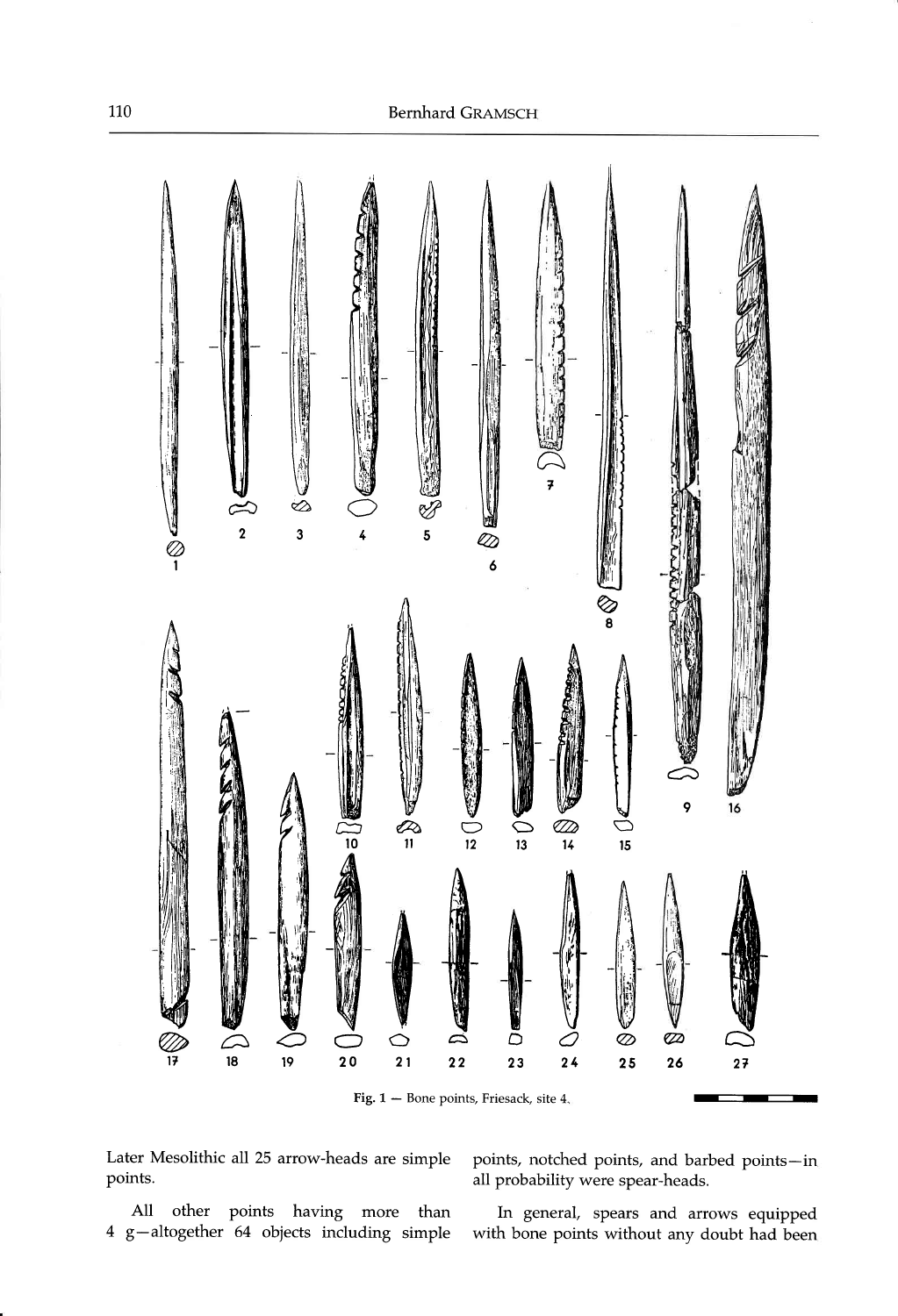

Fig.  $2 - 1$  Fragment of wooden spearshaft; 2 Fragment of wooden arrow-shaft with dovetailed tip for a foreshaft (?); 3-10: Bone points with remains of pitch; 11: Simple bone point with wooden shaft and pitch, all Friesack, site 4.

used in hunting and in fishing. But, which objects had been used in hunting game, and which in fishing? Indications for answering this question are given by the points which are still attached to the wooden shaft-fragment by pitch as well as by the points with remains of fixing-pitch (fig. 2:2-11). The pitch remains are indicating that these points were fixed to the shafts for two thirds up to three quarters of their length, so that only a short terminal part of a point projected beyond the shaft.

Moreover, an oblong thickening few centimetres below the tip resulted from the smearing over with the pitch. But, if only a short part of a bone point was not covered by pitch, such point hardly seems to have been useful for spear-fishing. The pitch-mounted points-the larger ones as spear-heads, the smaller ones as arrow-heads-therefore most probably had been used in hunting game. Typologically, they include simple points, notched points and barbed points.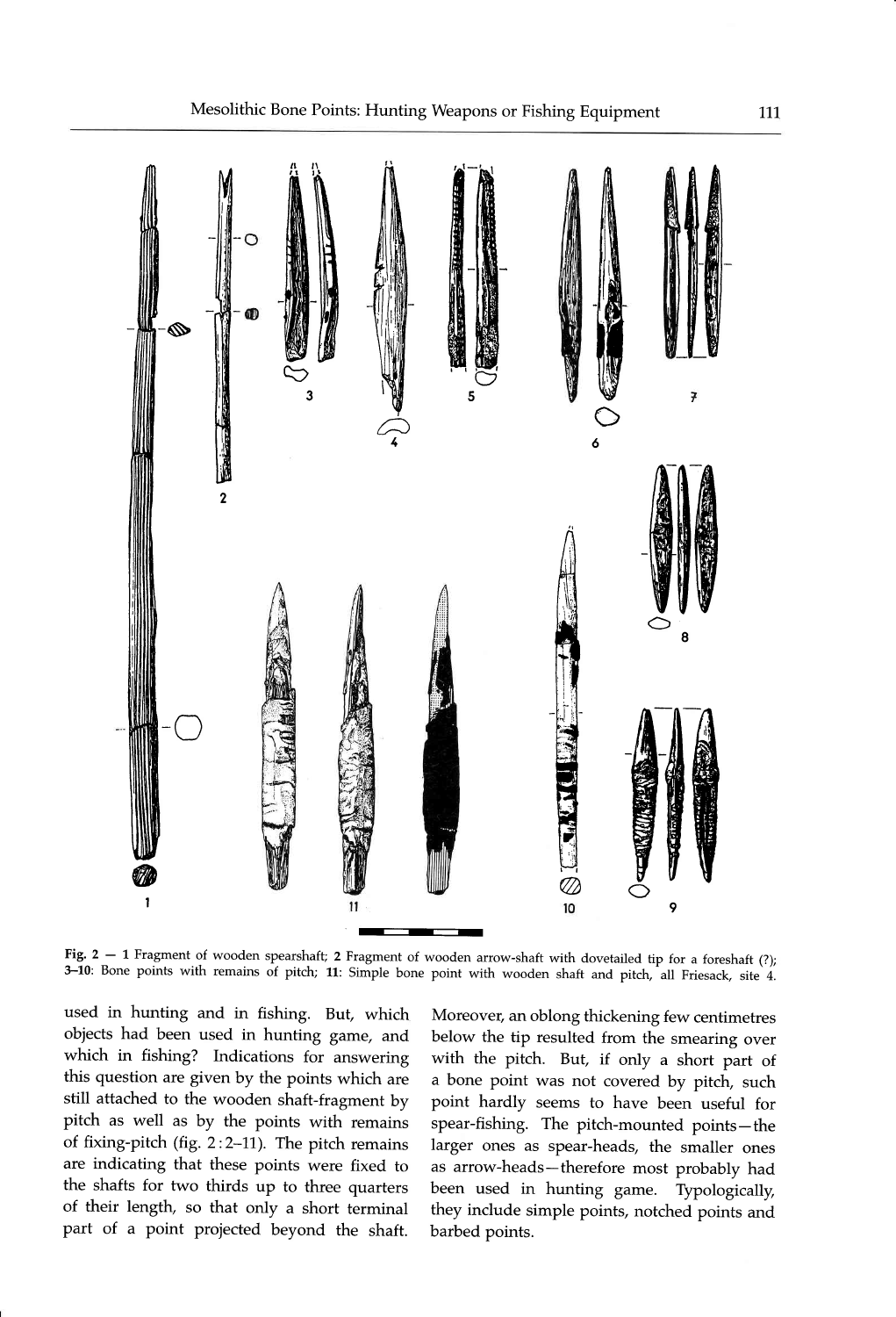

Fig. 3 - 1, 3, 4: Barbed antler points with bast binding; 2: Barbed bone point with remains of bast binding and wooden shaft; 5–6: Barbed bone points with pitch; 7: Barbed bone point with binding and part of the wooden shaft; 1-7: Friesack, site  $\overline{4}$ ; 8: Ulkestrup Lyng (after Andersen et al., 1982: fig. 68).

According to the evidence, only points with few barbs in the terminal part probably may have been heads of fishspears resp. leisters. Five points of this type from Friesack with narrow stripes of bast for binding to the shaft (fig.  $3:1-4$ )

and 2 points with stripes of corrosion as "imprints" of the binding (fig. 3:7) are showing that only the basal half of these points was bound to the shaft while the upper including the barbed region projected beyond the shaft. This